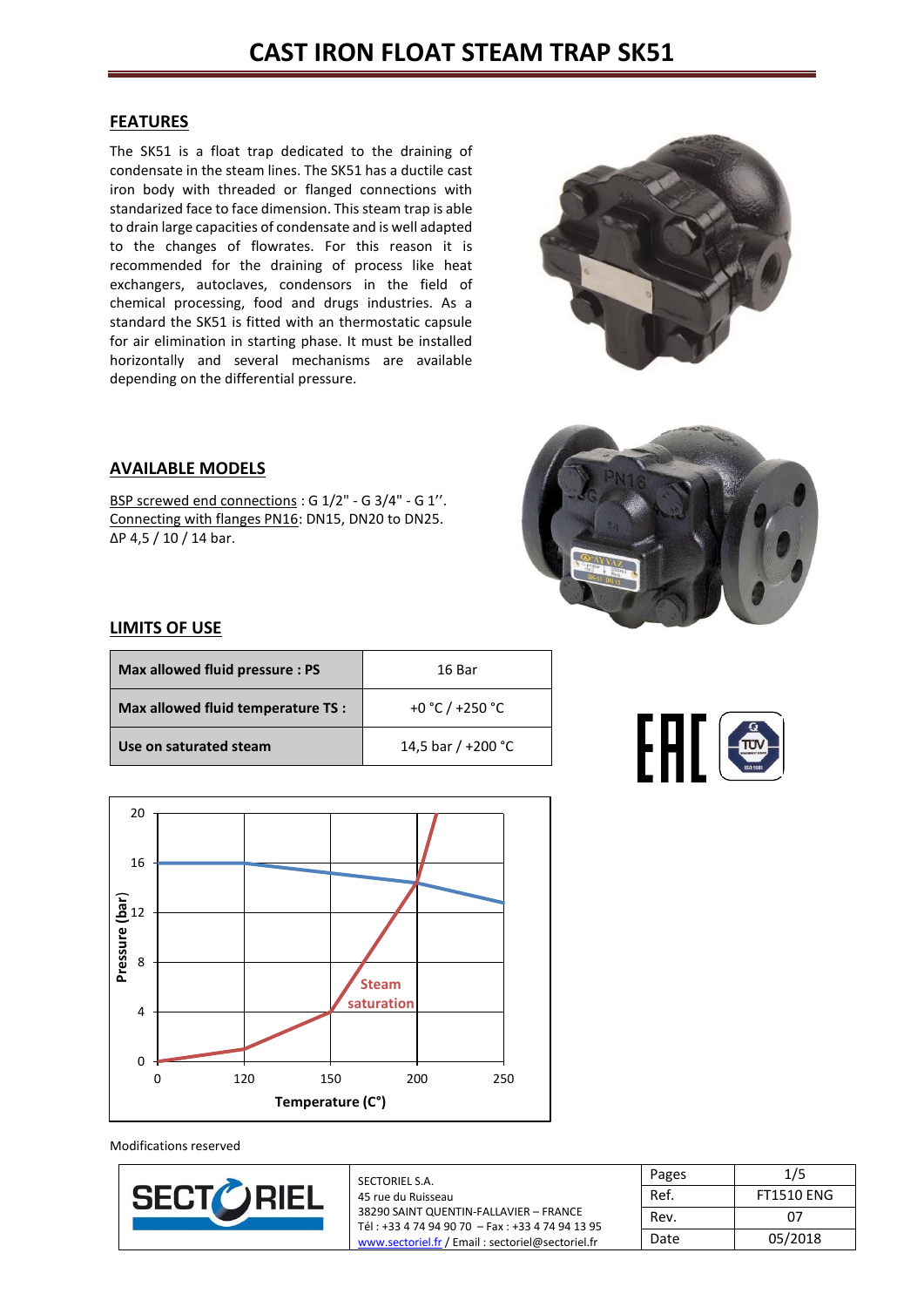## **DIRECTIVES AND MANUFACTURING STANDARDS**

| <b>Item</b>                          | <b>Standard</b>                  |
|--------------------------------------|----------------------------------|
| Pressure equipment directive 2014/68 | G 1/2" to G 1" : A4 § 3 excluded |
|                                      | DN 15 to 25 : A4 § 3 excluded    |
| Materials of cast iron               | EN 1503-3                        |
| <b>BSP</b> theard                    | <b>ISO 228</b>                   |
| Flanges                              | EN 1092-2                        |
| Face to Face dimensions              | EN 26554                         |

## **CONSTRUCTION**

| $N^{\circ}$    | <b>Item</b>          | <b>Material</b>       |
|----------------|----------------------|-----------------------|
| 1              | Body                 | Iron EN-GJS-400-18    |
| $\overline{2}$ | Cover                | Iron EN-GJS-400-18    |
| 3              | Thermostatic capsule | Stainless steel       |
| 4              | Capsule seat         | Stainless steel 304   |
| 5              | Float seat           | Stainless steel 304   |
| 6              | Ball                 | Stainless steel 440 C |
| 7              | Float lever          | Stainless steel 304   |
| 8              | Float                | Stainless steel 304   |





|                  | SECTORIEL S.A.                                                                            | Pages | 2/5               |
|------------------|-------------------------------------------------------------------------------------------|-------|-------------------|
| <b>SECTORIEL</b> | 45 rue du Ruisseau                                                                        | Ref.  | <b>FT1510 ENG</b> |
|                  | 38290 SAINT QUENTIN-FALLAVIER - FRANCE<br>Tél: +33 4 74 94 90 70 - Fax: +33 4 74 94 13 95 | Rev.  | 07                |
|                  | www.sectoriel.fr / Email : sectoriel@sectoriel.fr                                         | Date  | 05/2018           |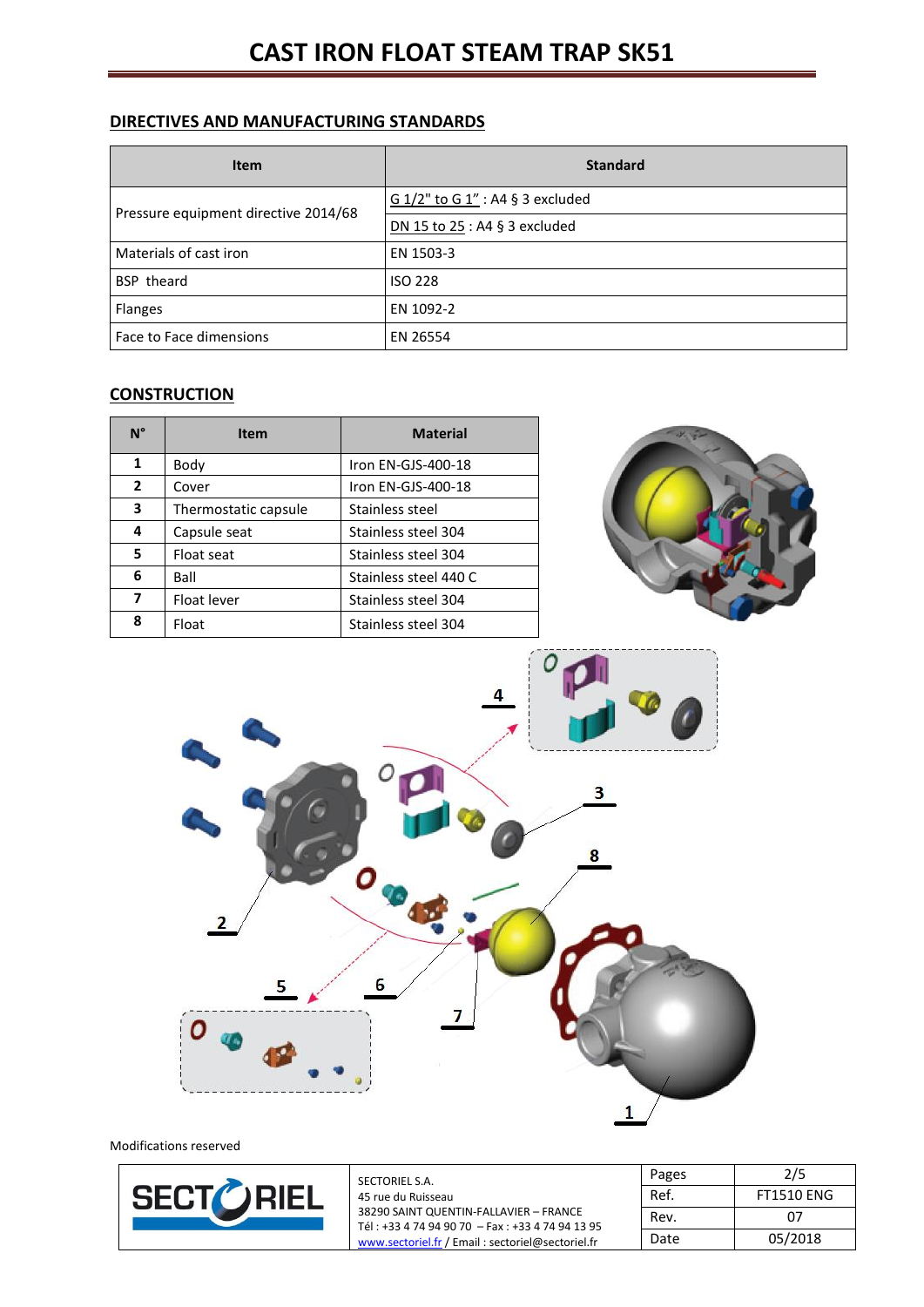## **DIMENSIONS (mm) AND WEIGHT (kg)**

BSP screwed end connections

| <b>DN</b> | r   | В    |     | ØD  | ØD1 |     | Weight |
|-----------|-----|------|-----|-----|-----|-----|--------|
| 1/2"      | 150 | 81,5 | 108 | 98  | 40  | 122 | 3,3    |
| 3/4"      | 150 | 81,5 | 108 | 98  | 40  | 122 | 3,2    |
| 1         | 167 | 92,5 | 108 | 120 | 47  | 145 | 4      |

ØD



 $A-A$ 



Connecting with flanges PN16

| <b>DN</b> | А     | В    |     | ØD1 |     | ØD  | Øk | Øg | b  | <b>Drillings Nbr.</b> | Weight |
|-----------|-------|------|-----|-----|-----|-----|----|----|----|-----------------------|--------|
| 15        | 152,5 | 81,5 | 106 | 95  | 150 | 95  | 65 | 46 | 14 |                       | 4,5    |
| 20        | 152,5 | 81,5 | 106 | 98  | 150 | 105 | 75 | 56 | 16 |                       | 4,9    |
| 25        | 170   | 99,5 | 108 | 120 | 160 | 115 | 85 | 65 | 17 |                       | ხ,≾    |

 $ØD1$ 



 $A - A$ 



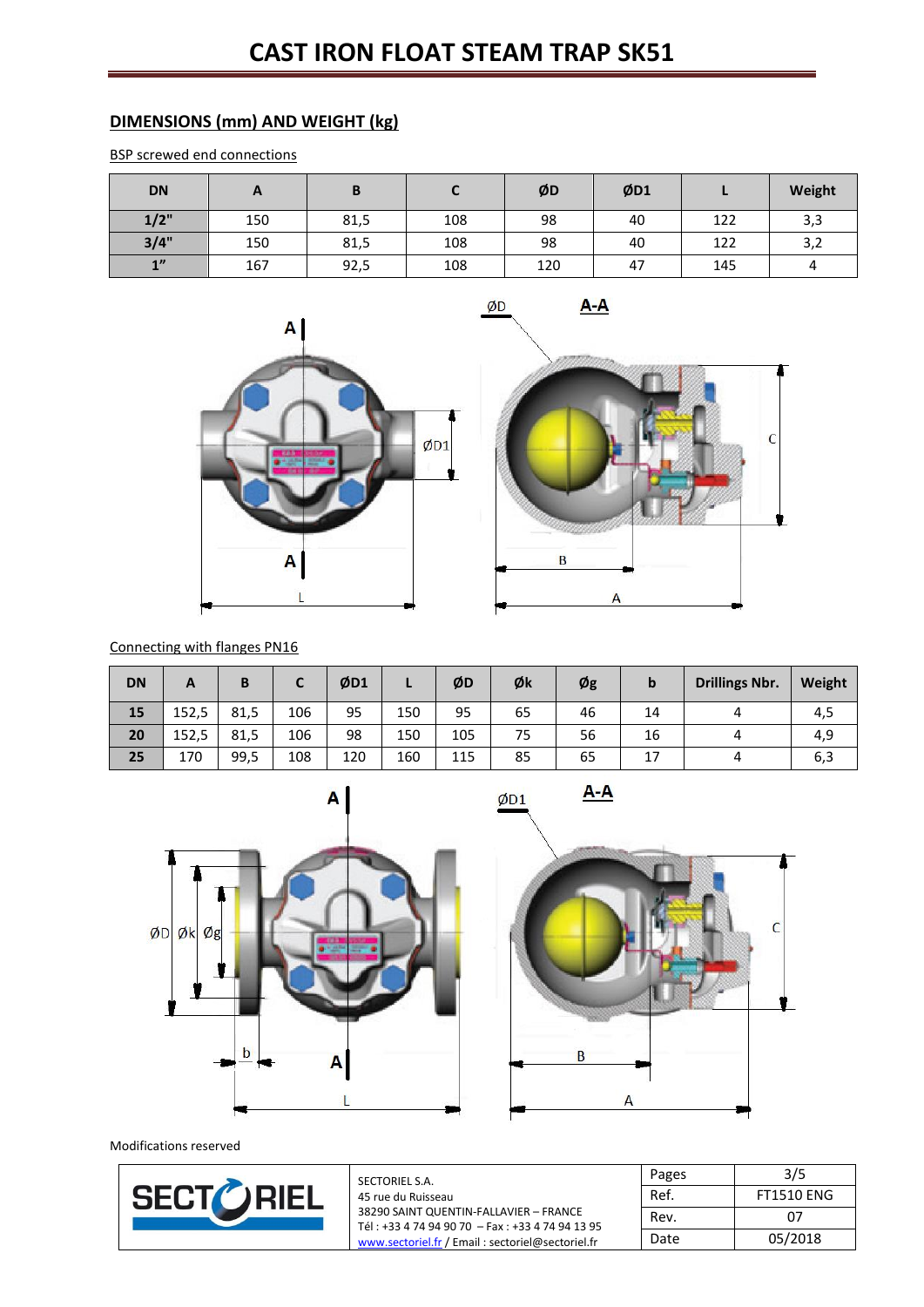## **FLOWRATE OF CONDENSATE (Kg/h)**



#### **INSTALLATION**

The SK51 steam trap must be installed at the lowest point of the piping to drain. As a standard, it is delivered for horizontal installation. Upsteam the trap it is recommanded to install a shut-off valve and a Y strainer to avoid any damage on the seat due to the passing of impurities. Downsteam the trap must be connected to the condensate loop or to the sewage.



| SECTORIEL S.A.                                                                            | Pages | 4/5               |
|-------------------------------------------------------------------------------------------|-------|-------------------|
| 45 rue du Ruisseau                                                                        | Ref.  | <b>FT1510 ENG</b> |
| 38290 SAINT QUENTIN-FALLAVIER - FRANCE<br>Tél: +33 4 74 94 90 70 - Fax: +33 4 74 94 13 95 | Rev.  | 07                |
| www.sectoriel.fr / Email: sectoriel@sectoriel.fr                                          | Date  | 05/2018           |